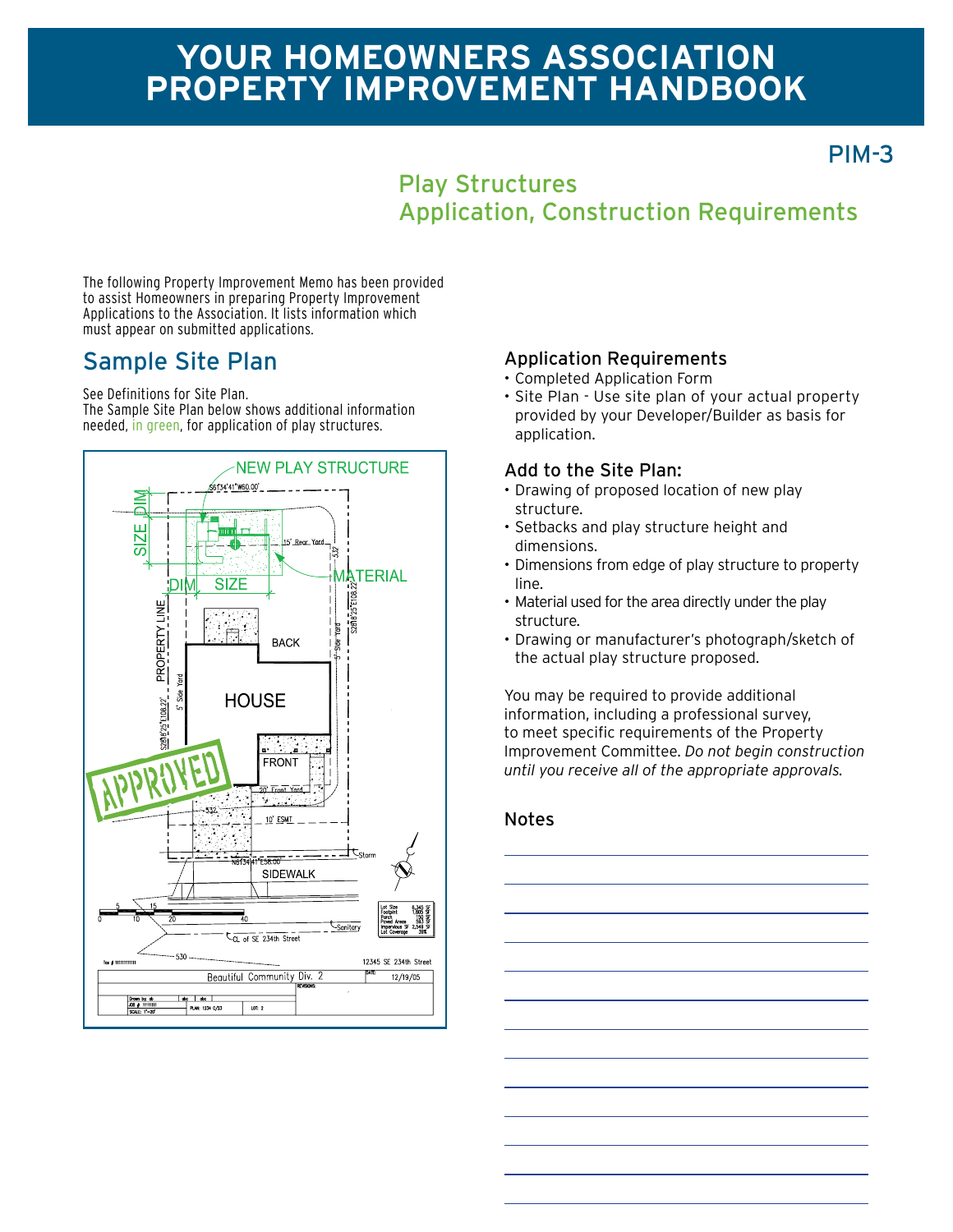# **Your homeowners association Property improvement Handbook**

### PIM-3

### Play Structures Application, Construction Requirements and Examples

### Configurations RECOMMENDED Figure A







#### Construction Requirements:

- Only wood play sets are allowed, and must be coated with a stain or clear preservative. Composite wood may be allowed subject to PIC approval. See figure A. All metal or plastic play sets are not allowed. See figure B.
- • Wood frame swing sets and play structures shall be commercially manufactured unless detailed plans for homemade swing sets or play structures are reviewed and approved by the PIC. PIC review of such items focuses on mainly aesthetic considerations and shall not be understood, characterized or treated as certification as to the safety of any play structures.
- • Maximum height is 12' to the highest point of structure. Commercial size play sets are not allowed.
- • Children's play areas and play structures shall be maintained in a clean, well painted or stained and orderly condition at all times.
- • Children's play areas and play structures shall be located in the rear yard unless otherwise approved by the PIC.
- Trampolines are not permitted if they can be seen from any street and must be enclosed behind a fenced yard.

#### Construction Recommendations:

- • Size of play set must correspond with the scale of the size of the lot.
- • Consideration must be given to minimizing the view of the play structure from deck, patios and primary windows of the adjacent lots.
- The roof of the playhouse must be natural wood or dark green. Rainbows or vivid colors are not allowed.
- Safety surface surrounding a play set may consist of wood chips or sand. Recycled rubber or similar synthetic material is not recommended unless it looks like bark. Impervious surface of any kind is discouraged.
- • Portable basketball hoops may be used on driveways only. Hoops and sports equipment must be stored out of sight when not in use. Hoops may never be left lying on their side in a visible place.